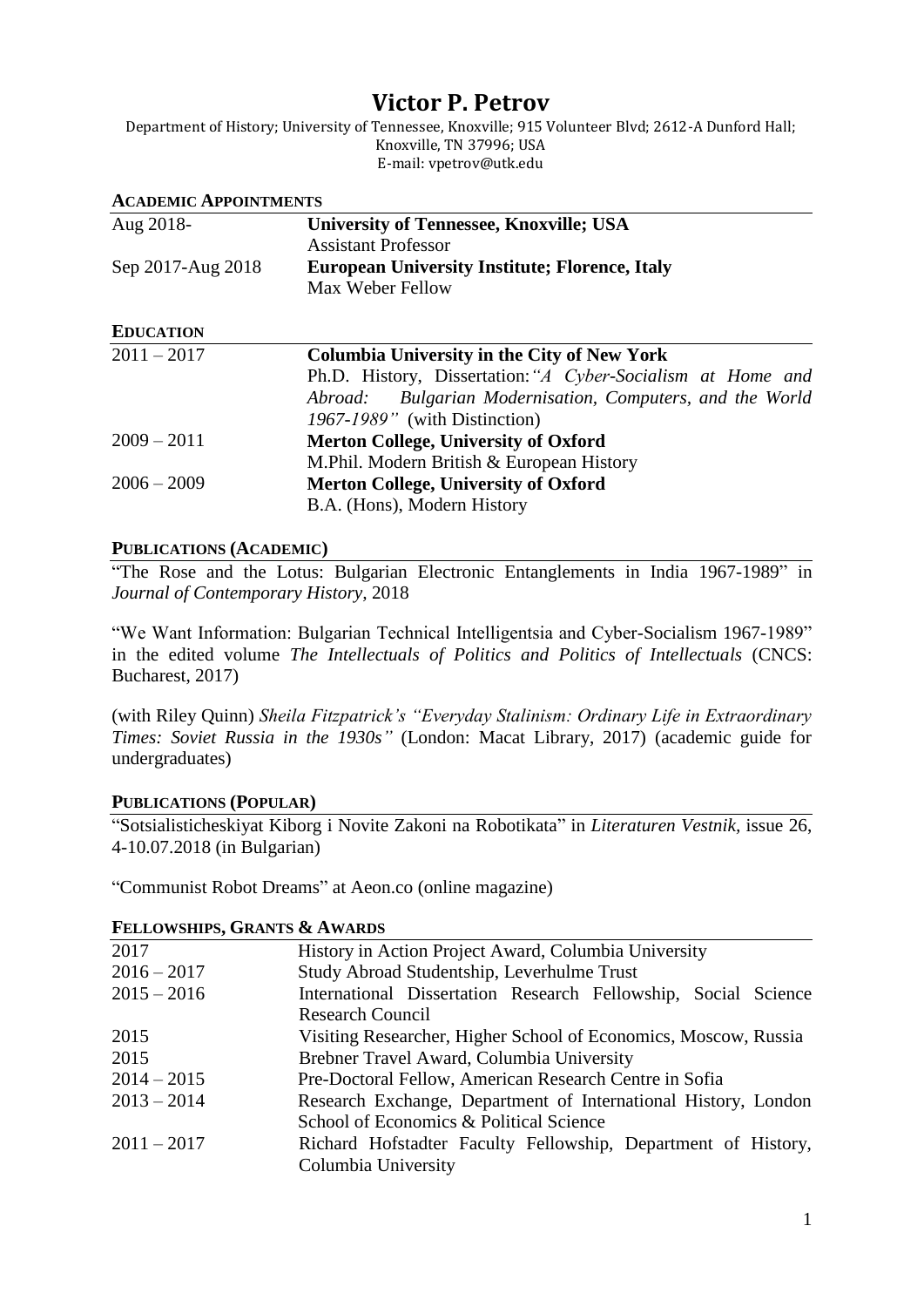## Victor P. Petrov

| $2009 - 2010$ | Rajiv Kapur Research Award, Merton College, University of     |
|---------------|---------------------------------------------------------------|
|               | Oxford                                                        |
| 2008          | Collin Matthew Fund Fellowship, University of Oxford          |
| 2007          | Exhibitioner Promotion (college scholarship), Merton College, |
|               | University of Oxford                                          |

#### **INVITED TALKS**

| June 2017 | "Kiber-Sotsializum:                                                 | Bulgarskata | Kompyuturizatsiya, |
|-----------|---------------------------------------------------------------------|-------------|--------------------|
|           | Avtomatizatsiya, I Obshestvoto, 1963-1989" at Seminar of Section    |             |                    |
|           | 'Ethnology of Socialism and Post-Socialism', Institute of Ethnology |             |                    |
|           | and Folklore with Ethnographic Museum, Bulgarian Academy of         |             |                    |
|           | Sciences, Sofia, Bulgaria (in Bulgarian)                            |             |                    |
|           |                                                                     |             |                    |

May 2017 "Kiber-Sotsializum: Bulgarskite Kompyutri I Modernizatsiyata 1963-1989" at Seminar for Regional and National History, Sofia University, Bulgaria (in Bulgarian)

#### **CONFERENCE PRESENTATIONS & LECTURES**

| <b>June 2018</b> | "The Other Information Society: Socialism, The Scientific-<br>Technical Revolution, and the Future" at 12 <sup>th</sup> Max Weber Fellows<br>June Conference, Florence, Italy                                                                     |
|------------------|---------------------------------------------------------------------------------------------------------------------------------------------------------------------------------------------------------------------------------------------------|
| May 2018         | "We Are The Robots: Bulgarian Computerisation, Utopias, and the<br>New Laws of Robotics" at Science Fiction & Communism<br>Conference, Blagoevgrad, Bulgaria                                                                                      |
| November 2017    | "The Porous Curtain: Bulgarian Scientific-Technical Intelligence,<br>Electronics, and Technology Transfer Between East and West<br>1964-1990" at First Public Workshop of the ERC PanEur1970s<br>Project, Florence, Italy                         |
| November 2017    | "The Rose Meets the Lotus: Bulgarian Computers in India and the<br>Global South as a Space of Exchange" at 49 <sup>th</sup> Annual Convention<br>of the Association for Slavic, East European, and Eurasian Studies<br>(ASEEES), Chicago, USA     |
| October 2017     | "The Rose and the Lotus: Bulgarian Electronic Entanglements in<br>India 1967-1990" at 'Spaces of Interaction Between the Socialist<br>Camp and the Global South' workshop, University of Leipzig,<br>Germany                                      |
| September 2017   | "Cybernetic Wars: The Bulgarian Computer Industry, Technocracy,<br>and Reform" at Fifth European Congress on World and Global<br>History, Budapest, Hungary                                                                                       |
| <b>July 2016</b> | "Welcome to Cyberia: The Bulgarian Information Age and the<br>Creation of a Socialist Business Class 1970-1990" at 'A Change of<br>Plans: New Perspectives on Bulgaria's Command Economy'<br>workshop, Centre for Advanced Study, Sofia, Bulgaria |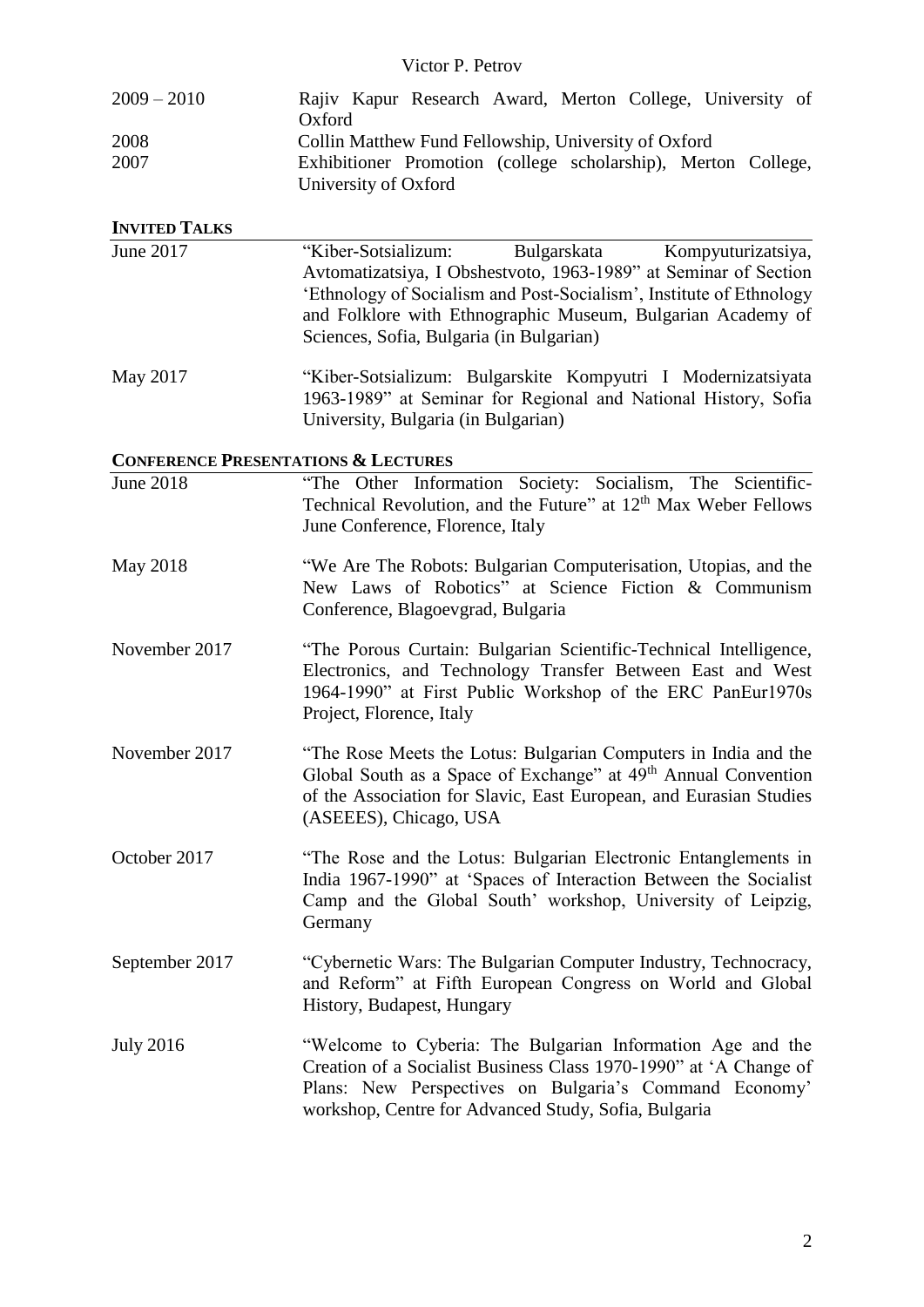| Victor P. Petrov |                                                                                                                                                                                                                                                                                                                         |
|------------------|-------------------------------------------------------------------------------------------------------------------------------------------------------------------------------------------------------------------------------------------------------------------------------------------------------------------------|
| May 2016         | "A Socialist Information Age: Bulgarian Computers, Technocrats,<br>and the End of Communism" at Seminar on European History &<br>Politics, Columbia University, USA                                                                                                                                                     |
| April 2016       | "Entangled Electronics: Bulgarian Computers and the Developing<br>World as a Space of Exchange 1967-1989" at the 'Global Circuits<br>of Exchange and the Making of the Post-1945 World' workshop,<br>Weatherhead Institute, Columbia University                                                                         |
| November 2015    | "Access Denied: Bulgarian Scientific Technical Intelligence and the<br>Making of the Socialist Silicon Valley 1964-1989" at 47 <sup>th</sup> Annual<br>Convention of the Association for Slavic, East European, and<br>Eurasian Studies (ASEEES), Philadelphia, USA                                                     |
| September 2015   | "The Missed Chance: The Bulgarian Computer and the Creation of<br>a Transnational Technocratic Class 1967-1989" at Technosciences<br>of Post/Socialism conference, Budapest, Hungary (accepted but not<br>presented due to illness)                                                                                     |
| April 2015       | Cyber-Socialism at Home and Abroad: Bulgarian<br>$A^{\cdot\cdot}$<br>Modernisation, Computers, and the World 1967-1989" at the<br>American Research Centre in Sofia, Bulgaria                                                                                                                                           |
| December 2014    | "A Cyber-Socialism at Home and Abroad: The Bulgarian Computer<br>as a Prism for the Cold War 1967-1989" at 3rd Annual<br>Interdisciplinary Conference on Totalitarianism, Babeș-Bolyai<br>University, Cluj-Napoca, Romania                                                                                              |
| November 2014    | Cyber-Socialism<br>$A^{\cdot\cdot}$<br>at Home<br>and Abroad: Bulgarian<br>Modernisation, Computers, and the World 1967-1989" at the<br>American Research Centre in Sofia, Bulgaria                                                                                                                                     |
| October 2014     | "A Cyber-Socialism At Home and Abroad: Preliminary Thoughts<br>on Bulgarian Modernisation and Its Indian Dimension" at the<br>'Imagining Alternative Modernities: Interventions from the Balkans<br>and South Asia' conference at the Sawyer Seminar, Ohio State<br>University, USA                                     |
| April 2013       | "Narrowing the Nation: Discourse, Celebrations and Politics in<br>Socialist Bulgaria" at the ASN (Association for the Study of<br>Nationalities) 18th Annual Convention, Columbia University, USA                                                                                                                       |
| November 2012    | "Twice There Was a Country: The Break-Up of Yugoslavia",<br>Lecture as part of "Europe since 1945" class, Columbia University,<br><b>USA</b>                                                                                                                                                                            |
| March 2010       | "Three Nations Into One: The Uses of Nationalism in Socialist<br>Bulgaria 1963-1989" at CEELBAS (Centre for Eastern-European<br>Language Based Area Studies) Postgraduate Student Conference<br>'Russia and Eastern Europe in the 21 <sup>st</sup> Century: Looking Back,<br>Looking Forward', University of Oxford, UK |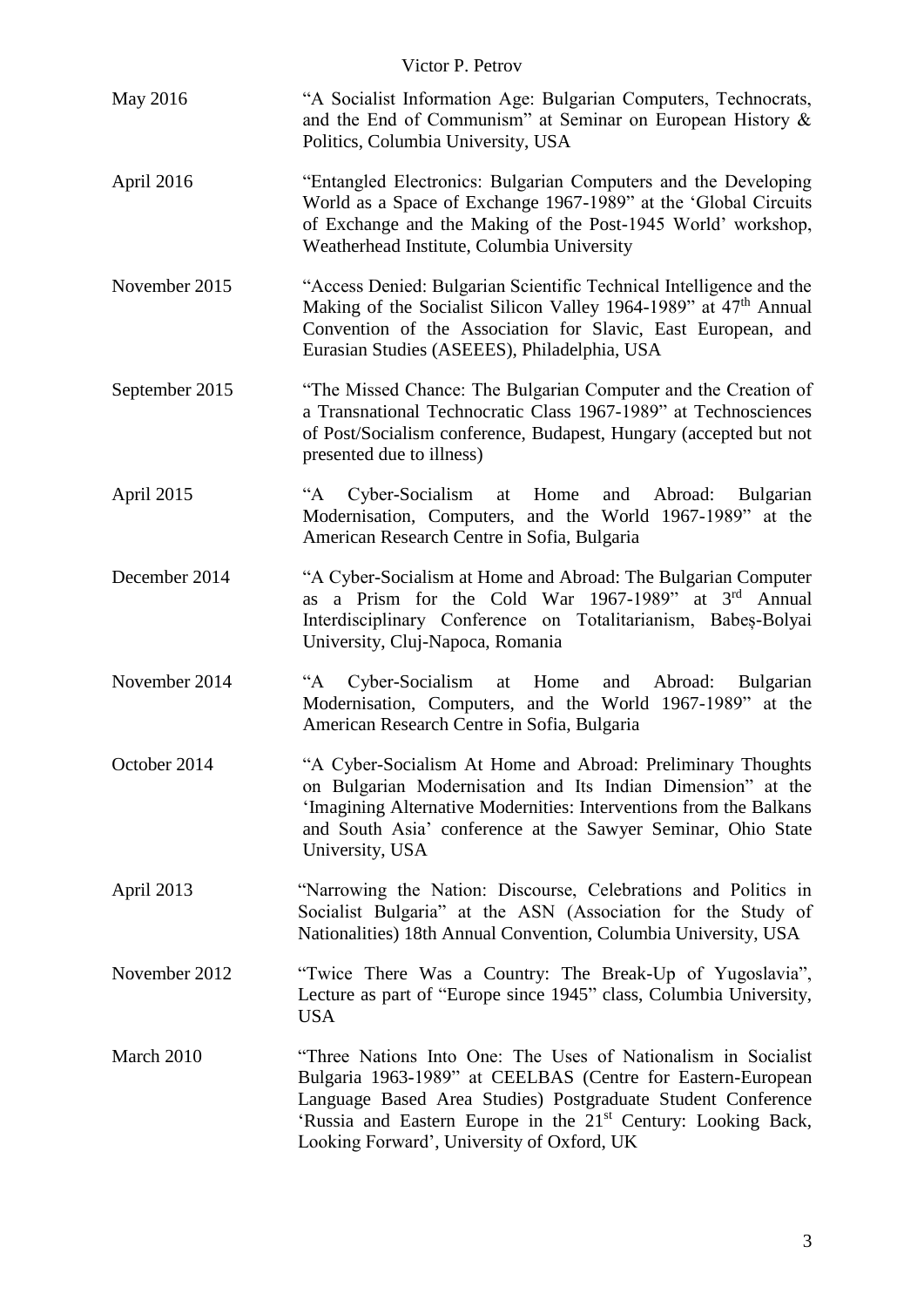| <b>CONFERENCES &amp; PANELS ORGANISED</b> |                                                                                                                                                                                                                                                                 |
|-------------------------------------------|-----------------------------------------------------------------------------------------------------------------------------------------------------------------------------------------------------------------------------------------------------------------|
| <b>July 2016</b>                          | 'A Change of Plans: New Perspectives on Bulgaria's Command<br>Economy' workshop (co-organiser), Centre for Advanced Study,<br>Sofia, Bulgaria                                                                                                                   |
| Nov 2015                                  | The Not-So-Iron Curtain: Illicit Exchanges and Clandestine<br>Transfers Between East and West" panel (co-organiser), at 47 <sup>th</sup><br>Annual Convention of the Association for Slavic, East European,<br>and Eurasian Studies (ASEEES), Philadelphia, USA |
| <b>ACADEMIC SERVICE</b>                   |                                                                                                                                                                                                                                                                 |
| April 2017-Present                        | Member of Board of Trustees, American Institute for South-East<br>European Studies                                                                                                                                                                              |
| May 2015-Present                          | Historical Consultant for a project to create a "Museum of the<br>Socialist Past" in Varna, Bulgaria                                                                                                                                                            |
| Dec 2010                                  | Interviewer for undergraduate admission to Merton College,<br>University of Oxford; completion of course on admissions from<br><b>Oxford Learning Institute</b>                                                                                                 |

## **TEACHING**

History of Western Civilization since 1715 Contemporary Europe Readings in East European History Russian & Soviet History Europe Since 1945

#### **GRADUATE SUPERVISION**

Dafina Nedelcheva, "Crossing Imagined Borders: History and Memory of Aegean Refugees in Post-World War II Bulgaria" (Master's Thesis, Columbia University; Second Reader)

## **HISTORICAL OUTREACH & NON-ACADEMIC SERVICE**

| Aug 2013-Present | Mouseoin Ltd, London, UK; author of academic guides for<br>undergraduates (Sheila Fitzpatrick's "Everyday Stalinism: Ordinary<br>Life in Extraordinary Times: Soviet Russia in the 1930s") |
|------------------|--------------------------------------------------------------------------------------------------------------------------------------------------------------------------------------------|
| 2009-2011        | Understood Backwards, contributor and administrator, website<br>aimed at putting current events in historical context, aimed at the<br>general public                                      |
| 2008             | The Times, London, UK; work at the International News desk; fact-<br>checking; translation from Russian & Ukrainian                                                                        |

#### **AFFILIATIONS**

American Historical Association

Association for Slavic, East European, and Eurasian Studies

Bulgarian Studies Association